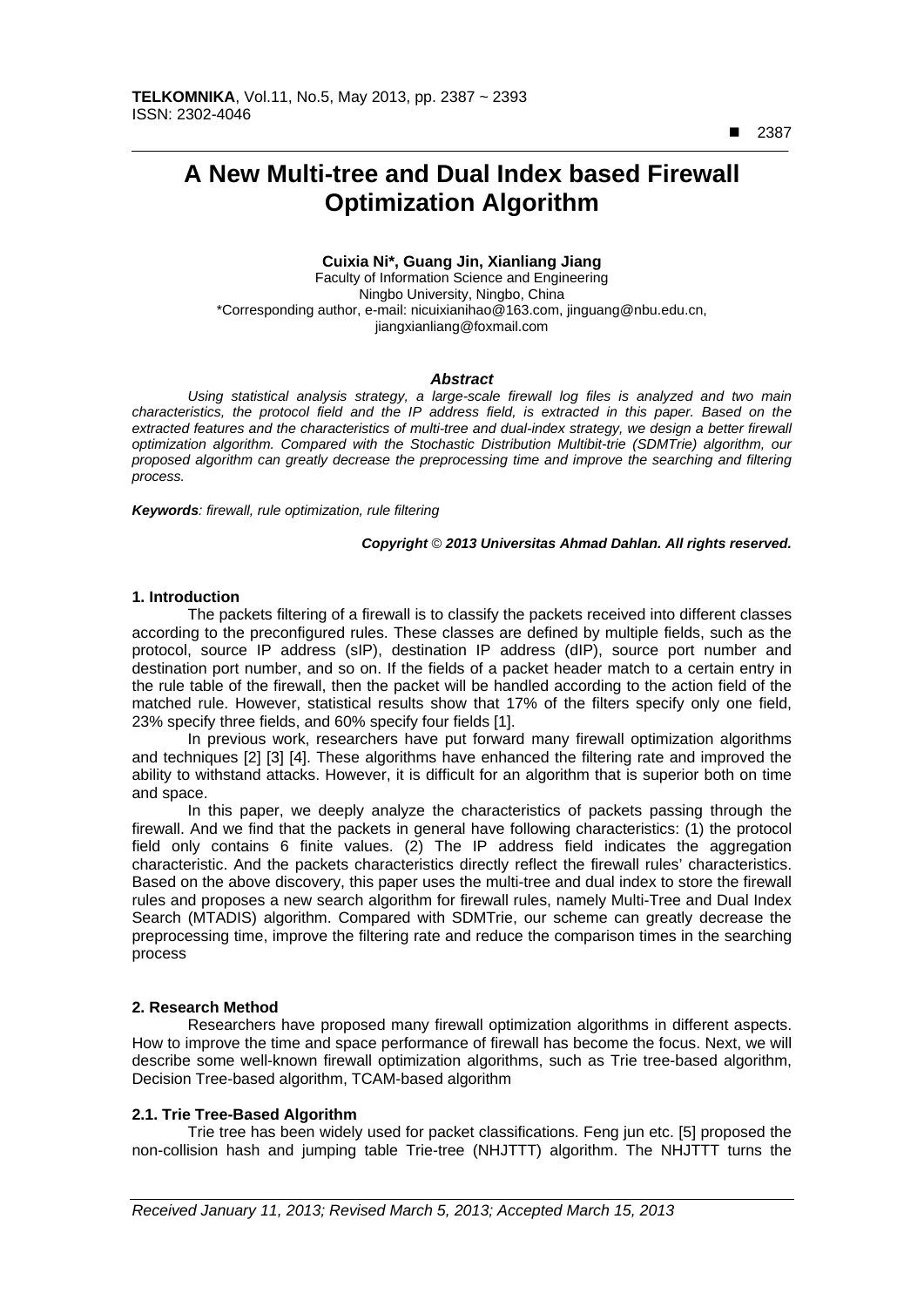multi-dimensional packet classification into a two-dimensional packet classification. In practical application, the combination of source/destination port and protocol field is very limit. Thus only 3 fields could be used to construct a non-collision hash function. Only one time is needed to find a packet. But NHJTTT is likely to generate the space explosion. In order to further improve the NHJTTT, Feng jun etc. [6] proposed the SDMTrie algorithm. The SDMTrie contains four parts: constructing the non-collision hash function based on the destination/source port and protocol type field, splitting the 64bit IP address into four slices, converting the four slices into 16-bit binary value, and using the result to construct trie tree and place the classification rules index at the leaf nodes. The improvement can reduce the time and space complexity. Wang cheng etc. [7] proposed a 2D multibit tries (2DMTs), a dynamic programming algorithm which uses a bucketing scheme. Experiments show that the 2DMTs algorithm is superior to existing 2D packet classification schemes in terms of both memory requirements and the times of the memory accessing. In [8], the authors use range representation of prefixes and propose an efficient priority trie structure. Performance evaluation shows that the proposed priority trie is good in performance metrics such as lookup speed, memory size, update and scalability.

#### **2.2. Decision Tree-Based Algorithm**

Decision tree has also been widely used in packet classification. HyperCuts [9] is the typical decision tree algorithm. But HyperCuts ignores the characteristics of rules, and thus the temporal performance is not very good. In order to improve HyperCuts, Zhen qiang etc. [10] proposed a Multiple Decision Tree (MDT) algorithm. They analysed the characteristics of rules completely and created a multiple decision tree. Compared with HyperCuts, the MDT is superior in the preprocessing time, memory consumption and searching time. Separated HyperCuts could take up a lot of memory. Therefore Bo etc. [11] proposed a shared HyperCuts consumeing less memory.

## **2.3. TCAM-Based Algorithm**

TCAM has been widely used in packets classification for its fast lookup speed and simple operation. However, TCAM is not well-suited for representing rules containing range fields. To solve this problem, Bremler Barr [12] proposed a SRGE (Short-Range Gray Encoding) algorithm. SRGE encodes range endpoints as binary-reflected Gray codes and then represents the resulting range by a minimal set of ternary strings. Experiments show that SRGE can significantly reduce the expansion of short ranges. However, the existing range encoding schemes, e.g., DRIPE [13] (Database Independent Range PreEncoding) or SRGE, are usually single-field schemes. In [14], the authors proposed an efficient multi-field range encoding scheme to solve the problem of storing ranges in TCAM. Experiments show that it uses less TCAM memory than existing single-field schemes. In packets classification, the existing range encoding schemes usually disregard the semantics of classifiers and loss significant opportunities for space compression. In [15], the authors developed a new approach to range encoding by taking classifier semantics into consideration. They viewed encoding as a topological transformation process from a colored hyper-rectangle to another where the color is the decision associated with a given packet. The proposed techniques can reduce the space utilization at a large scale.

## **3. MTADIS Scheme**

## **3.1. The Assumption of Rules Characteristics**

In practical applications, the firewall rules mainly contain seven fields as shown in Table 1.

| Table 1. Firewall Rules Example |            |                                                      |     |              |            |        |  |  |  |  |
|---------------------------------|------------|------------------------------------------------------|-----|--------------|------------|--------|--|--|--|--|
| No.                             |            | <b>Filtering Filed</b>                               |     |              |            |        |  |  |  |  |
|                                 | Protocol   | Source Port<br>sIP<br><b>Destination Port</b><br>dIP |     |              |            |        |  |  |  |  |
|                                 | TCP.       | 10.10.10.1                                           | 80  | 192.168.0.10 | $0 - 1023$ | Accept |  |  |  |  |
| 2                               | TCP        | 10.10.11.2                                           | 808 | 192.168.0.11 | 23         | Accept |  |  |  |  |
| 3                               | <b>UDP</b> | 10.10.98.2                                           | 90  | 192.168.45.9 | 8000       | Accept |  |  |  |  |
| 4                               | $\star$    | $\star$                                              | *   | $\star$      | $\star$    | Deny   |  |  |  |  |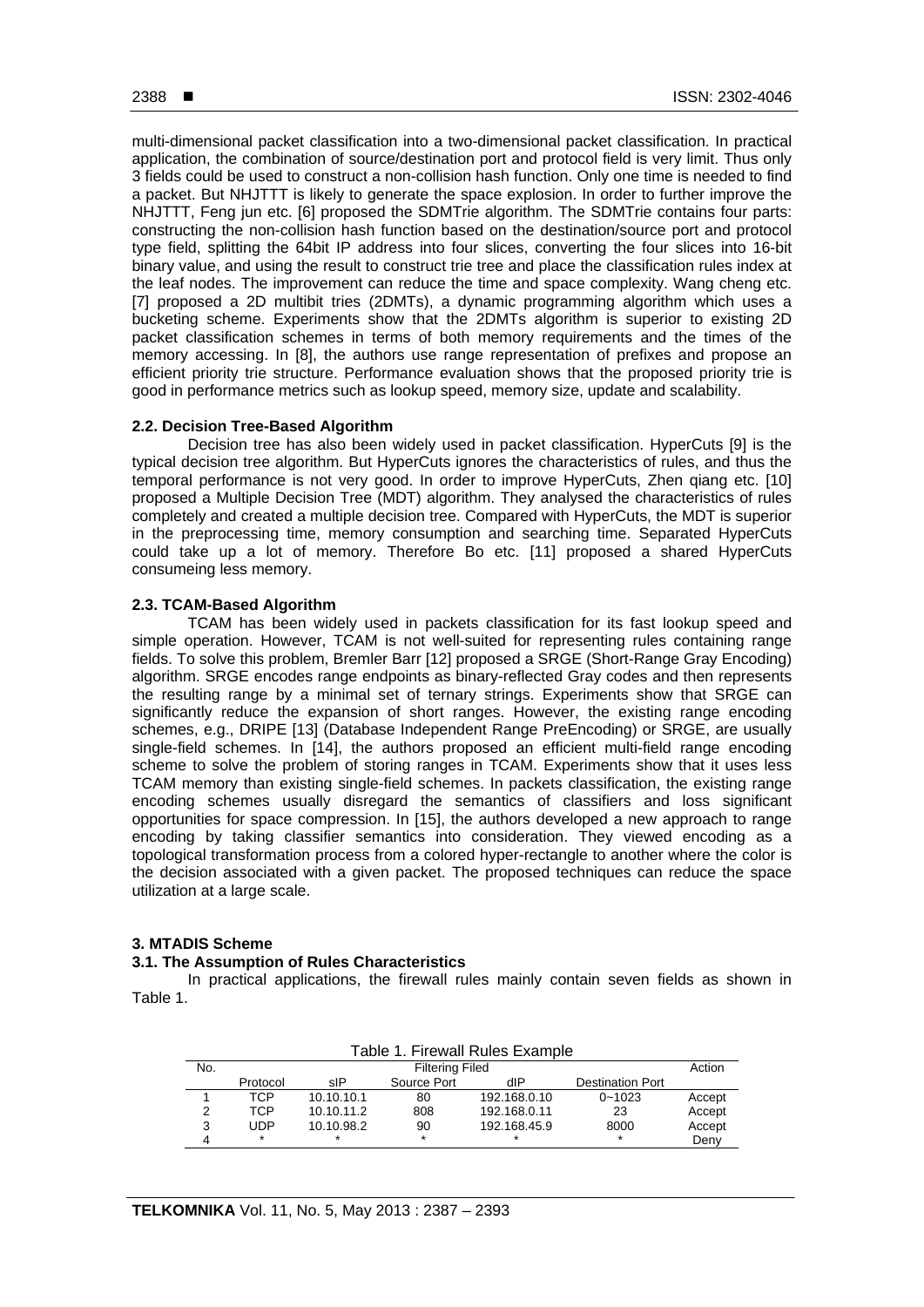Due to the non-uniform representation of the port field, only the protocol field and IP address fields will be analyzed. The existing schemes mainly use the prefix relationship to design algorithms. We consider that the firewall rules in a particular field may have certain characteristics. In order to prove the assumption, we analyze the firewall log file datasets.

#### **3.2. Firewall Dataset Analysis**

In order to prove the assumption in section 3.1, we analyze one week (March 18th to March 24th) firewall log file of the Networks Center of Ningbo University. First, we extract data records with the same protocol in the dataset. The statistical results show that the protocols mainly contain six categories: TCP1, TCP2, UDP1, UDP2, ICMP1, ICMP2. Here TCP1 and TCP2 represent the data transmission between different regions respectively, and the same with the other two protocols. The quantity distribution is shown in Table 2.

| Table 2. THe Humber of each protocol |          |         |                  |                  |        |                   |  |  |  |  |  |
|--------------------------------------|----------|---------|------------------|------------------|--------|-------------------|--|--|--|--|--|
| Day                                  | TCP1     | TCP2    | UDP <sub>1</sub> | UDP <sub>2</sub> | ICMP1  | ICMP <sub>2</sub> |  |  |  |  |  |
| 1                                    | 10800384 | 154887  | 2090075          | 1031549          | 89015  | 46486             |  |  |  |  |  |
| 2                                    | 1394619  | 146520  | 3585140          | 1427945          | 114514 | 76566             |  |  |  |  |  |
| 3                                    | 3153299  | 180406  | 4656820          | 2368113          | 138570 | 84973             |  |  |  |  |  |
| 4                                    | 5139493  | 193741  | 1750506          | 2125359          | 134727 | 74224             |  |  |  |  |  |
| 5                                    | 4686715  | 188337  | 3677777          | 2143213          | 123380 | 87021             |  |  |  |  |  |
| 6                                    | 8182519  | 181033  | 3099410          | 3487625          | 134570 | 79788             |  |  |  |  |  |
| 7                                    | 10883442 | 184043  | 2996754          | 1377958          | 131095 | 74474             |  |  |  |  |  |
| Total                                | 44240471 | 1228967 | 21856428         | 13961761         | 865871 | 523532            |  |  |  |  |  |

Table 2. The number of each protocol



Figure 1. The Proportion of each protocol

Then, we calculate the proportion of each protocol in the total number of packets. As we can see in Figure 1, the proportion of TCP1, TCP2, UDP1, UDP2, ICMP1 and ICMP2 are 54%, 1%, 26%, 17%, 1% and 1% respectively.

Next, we analyze the aggregation relationship of IP address. First, we select out 20000 sIP and 20000 dIP respectively in each protocol, and then remove repeated IP addresses. The number of the rest of the sIP and dIP are show in Table 3.

Table 3. The number of sIP and dIP

|                           | Protocol          | Number |                                 | Protocol          | Number |
|---------------------------|-------------------|--------|---------------------------------|-------------------|--------|
|                           | TCP1              | 158    |                                 | TCP1              | 689    |
|                           | TCP <sub>2</sub>  | 230    |                                 | TCP <sub>2</sub>  | 264    |
| Source IP                 | UDP1              | 103    | Destination IP                  | UDP <sub>1</sub>  | 256    |
|                           | UDP <sub>2</sub>  | 158    |                                 | UDP <sub>2</sub>  | 320    |
|                           | ICMP1             | 22     |                                 | ICMP1             | 287    |
|                           | ICMP <sub>2</sub> | 182    |                                 | ICMP <sub>2</sub> | 311    |
| The max proportion of the |                   | 1.5%   | The max proportion of the total |                   | 3.445% |
| total number              |                   |        | number                          |                   |        |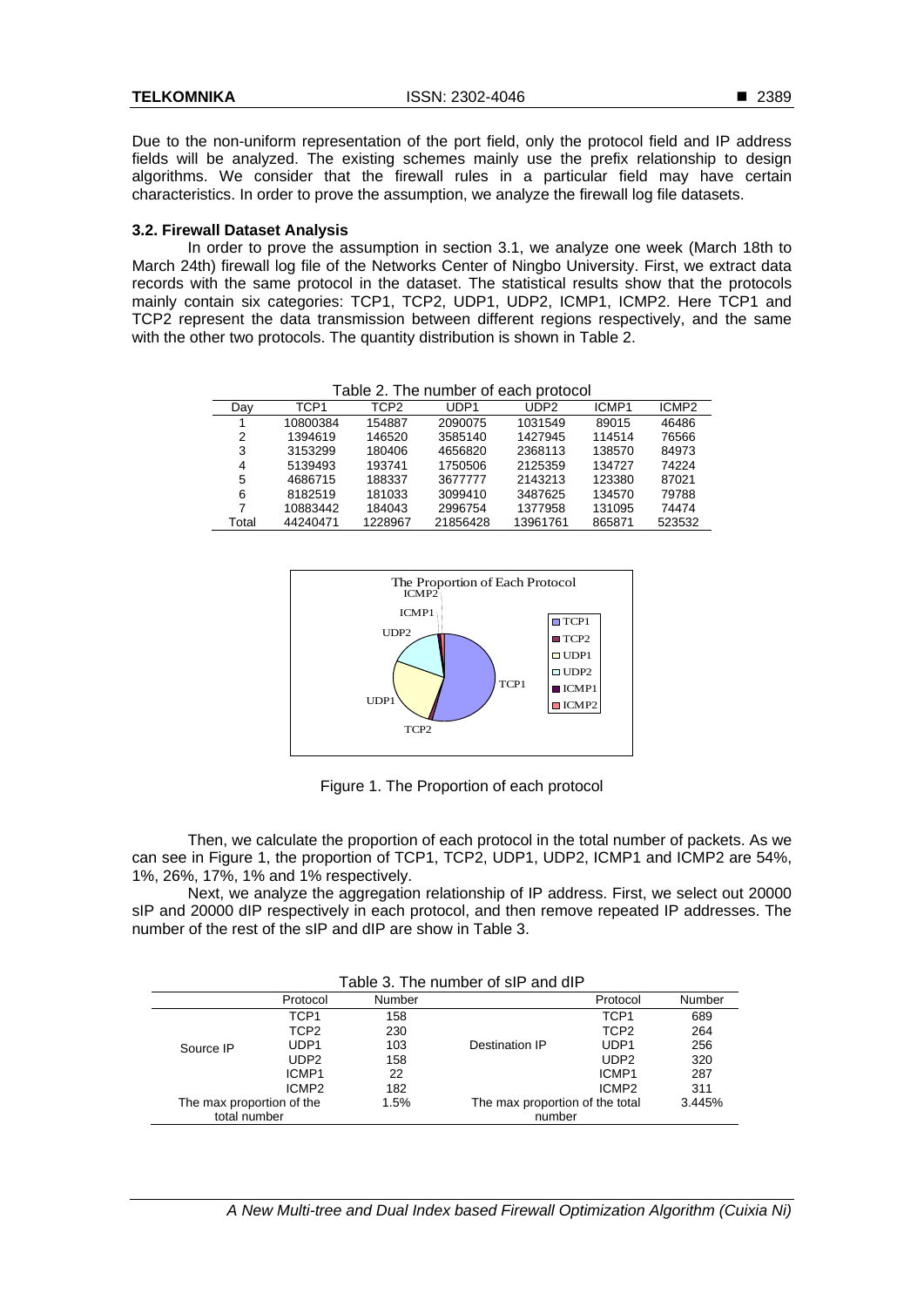#### **3.3. Algorithm Structure and Implementation**

Based on the above analysis, we establish a dual index for Firewall rules. It can greatly accelerate the search efficiency. The specific scheme is shown in Figure 2. The MTADIS includes the establishment of the dual index and the searching process. It use a multi-tree data structure to store data and establish the first level index according to the protocol field. Next, for each protocol, it create the second level index according to the sIP.



Figure 2. MTADIS scheme



Figure 3. Data storage structure and search diagram

Figure 3 shows the data structure and search diagram. The path, from the root to a leaf node, is a complete rule. The search progress is as follows.

- When the packets arrive, judging whether the root node is empty. If it is true, then the search progress is end.
- Otherwise, comparing the protocol field with the first level index. If it is unequal, then executing lateral search.
- Otherwise, comparing the sIP with the second index. If it is unequal, executing lateral search.
- Otherwise, comparing with the other field and until to the end.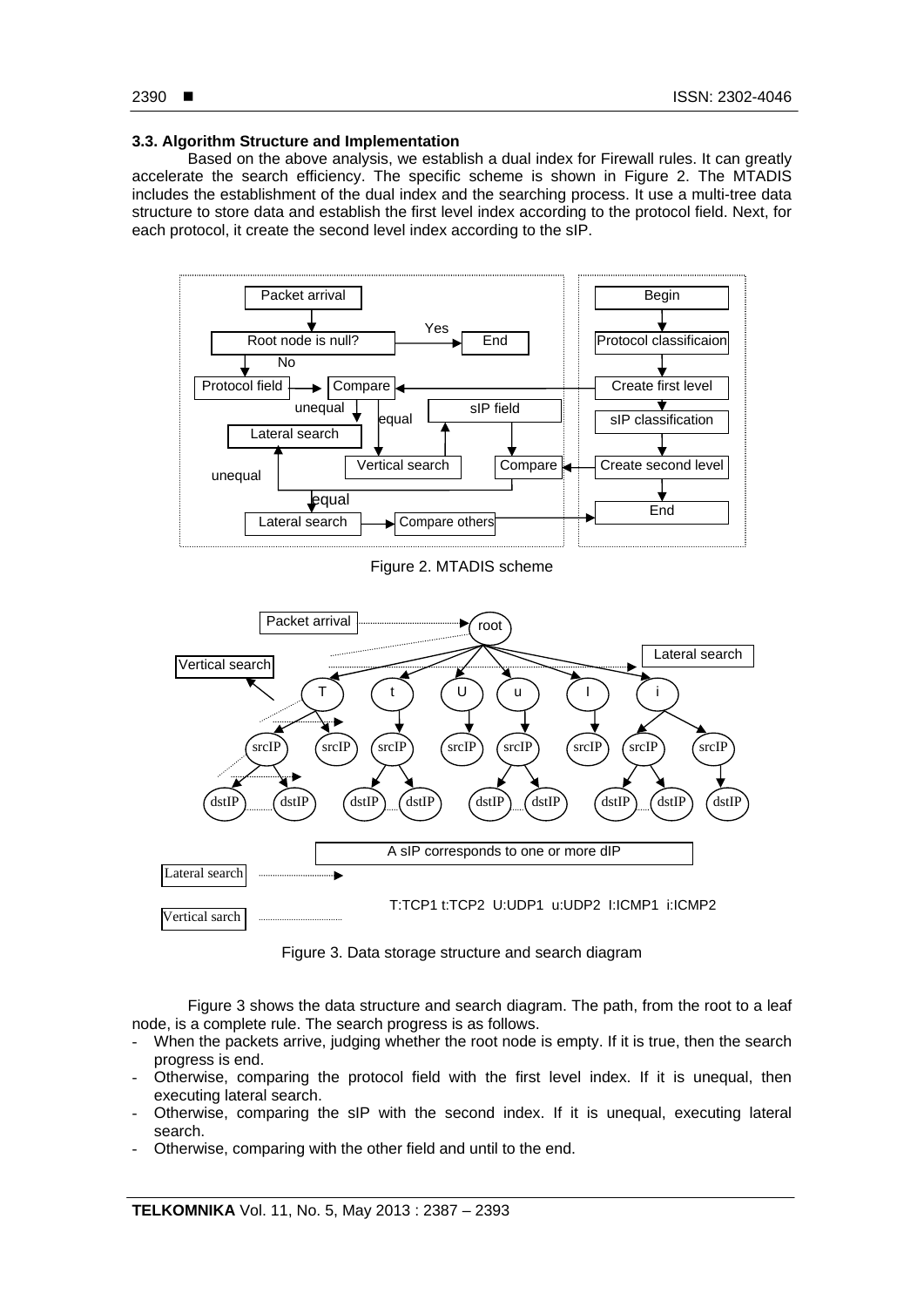#### ■ 2391

### **4. Simulate Experiments and Results**

## **4.1. Firewall Rule Structure and Test Data**

According to the characteristics of the Firewall datasets, we generate the datasets required in our experiments. The specific structure of the datasets is shown in Table 4.

| Table 4. The Structure of The Datasets |      |      |      |                  |       |                   |  |  |  |  |
|----------------------------------------|------|------|------|------------------|-------|-------------------|--|--|--|--|
| Rule table scale<br>100                |      |      |      |                  |       |                   |  |  |  |  |
|                                        | TCP1 | TCP2 | UDP1 | UDP <sub>2</sub> | ICMP1 | ICMP <sub>2</sub> |  |  |  |  |
| Proportion                             | 54%  | 1%   | 26%  | 17%              | 1%    | 1%                |  |  |  |  |
| Number                                 | 54   |      | 26   | 17               |       |                   |  |  |  |  |
| Number of sIP                          |      |      |      |                  |       |                   |  |  |  |  |
| Number of dIP for each sIP             | 54   |      | 26   | 17               |       |                   |  |  |  |  |
| Rule table scale                       |      |      |      |                  | 500   |                   |  |  |  |  |
| Number                                 | 270  | 5    | 130  | 85               | 5     | 5                 |  |  |  |  |
| Number of sIP                          | 5    |      | 5    | 5                |       |                   |  |  |  |  |
| Number of dIP for each sIP             | 54   | 5    | 26   |                  |       | 5                 |  |  |  |  |

When the rule table scale is 100, the quantity of TCP1, TCP2, UDP1, UDP2, ICMP1 and ICMP2 is 54, 1, 26, 17, 1 and 1 repectively. Table 4 shows the quantity of sIP and the quantity of dIP for each sIP. The same sIP is stored only once. When the scale of rule table is 500, we generate the rule set in the same way.

In order to guarantee each test data can be accurately matched, the basic test data we choose is the same with the firewall rule table. Then we get the certain scale test dataset by repeating the basic data 5 times, 10 times, 30 times….

#### **4.2. Experimental Scene**

Simulation experiments are consisting of two scenes. In the first scene, the scale of the firewall rule table is 100 and the test datasets are 100, 500, 1000 and 3000 respectively. In the second scene, the scale of the firewall rule table is 500 and the test datasets are 500, 1000, 3000 and 6000 respectively. In each scene, we compared the preprocessing time, filtering time and analyzed the comparison times with SDMTrie. In order to reduce deviation, we executed the algorithm 4 times or more for every test.

# **4.3. The Experimental Results and Performance Analysis**

## **4.3.1. Preprocessing Time Analysis**

In MTADIS, preprocessing time refers to the time required in building the multi-tree. For SDMTrie, preprocessing time consists of three parts: (1) Converting 64-bit IP address to a 16-bit binary number. (2) Creating a protocol table. (3) Creating a trie tree. For convenience, we calculate the total time of these parts. In order to reduce the experimental deviation, we use the average time to calculate the preprocessing time and the results are shown in Table 5. In which, T1~T4 represents the results of the four times execution and AVG represents the average value. As seen in Table 5, the average preprocessing time of MTADIS is relatively less than SDMTrie. The reason is that the structure of MTADIS is simpler than SDMTrie.

| . .<br>ັ             |                                               |               |    |       |    |                |    |     |       |  |  |
|----------------------|-----------------------------------------------|---------------|----|-------|----|----------------|----|-----|-------|--|--|
| The first scene (ms) |                                               |               |    |       |    |                |    |     |       |  |  |
|                      |                                               | <b>MTADIS</b> |    |       |    | <b>SDMTrie</b> |    |     |       |  |  |
| Τ1                   | AVG<br>T3<br>T3<br>Т2<br>Т2<br>T4<br>Τ4<br>Τ1 |               |    |       |    |                |    | AVG |       |  |  |
| 3                    | 5                                             |               | 3  | 3.75  | 15 | 11             | 11 | 10  | 11.75 |  |  |
|                      |                                               |               |    |       |    |                |    |     |       |  |  |
|                      | The second scene (ms)                         |               |    |       |    |                |    |     |       |  |  |
|                      | <b>MTADIS</b><br><b>SDMTrie</b>               |               |    |       |    |                |    |     |       |  |  |
| Τ1                   | Т2                                            | T3            | T4 | AVG   | Τ1 | Т2             | T3 | Τ4  | AVG   |  |  |
|                      | 12                                            | 9             | 9  | 10.25 | 21 | 21             | 17 | 23  | 20.5  |  |  |

Table 5. The average preprocessing time

## **4.3.2. Filtering Time Comparison**

In MTADIS, Filtering time is the time required in searching Multi-tree and determining its behavior. For SDMTrie, Filtering time is the time needed in searching Multibit trie and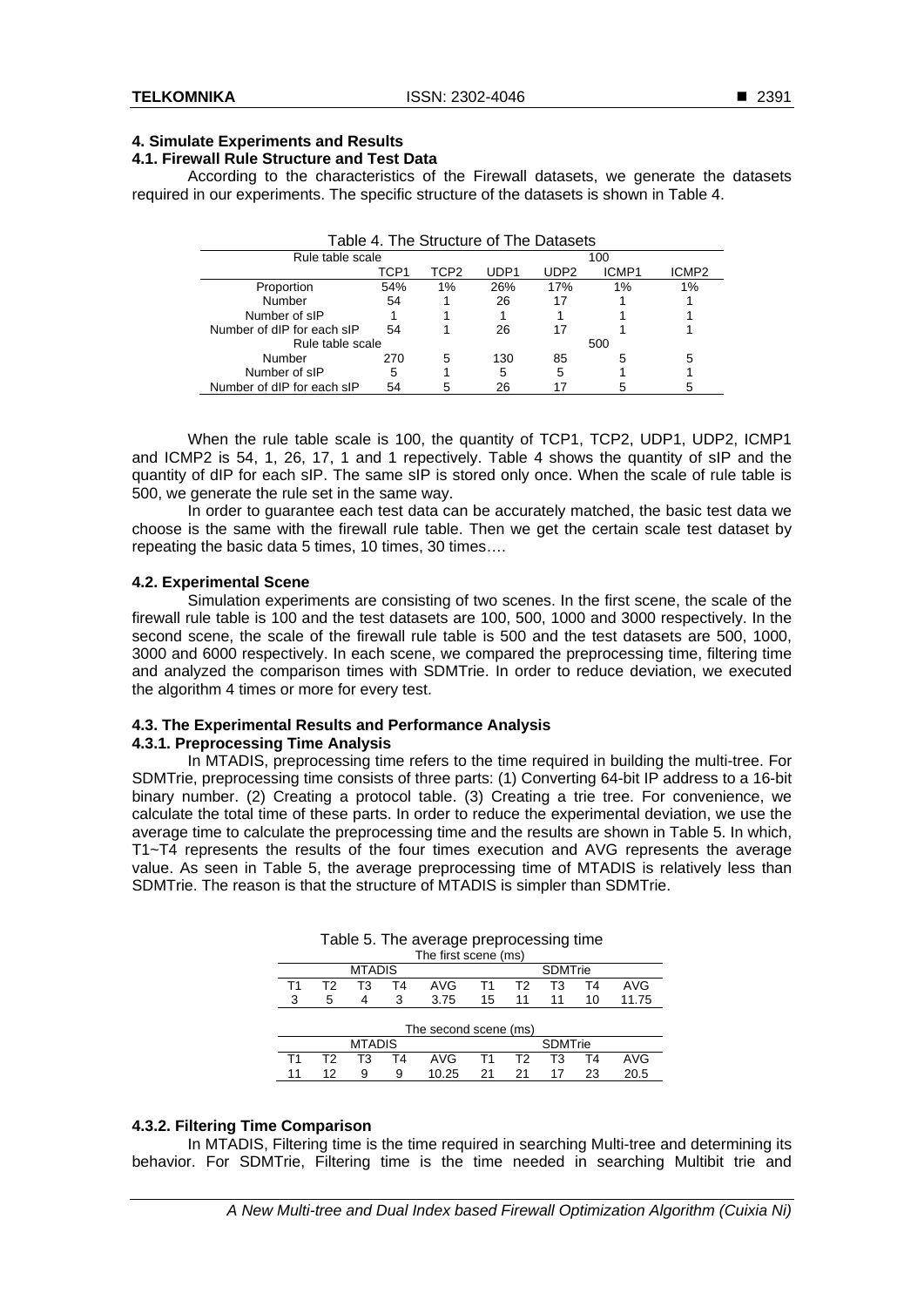determining its behavior. In order to eliminate the deviation and ensure the accuracy of the experimental results, the experiments conduct several measurements and use the average time to determine the final filtering time. In the first scene, the four times test results are show in Table 6 and the final filtering time is shown in Figure 4. Table 7 is the result of the four times test and Figure 5 is the final filtering time comparison in the second scene.

| numbers |     |     | <b>MTADIS</b> |     |     |     | <b>SDMTrie</b> |     |
|---------|-----|-----|---------------|-----|-----|-----|----------------|-----|
|         |     | тэ  | T3            | Τ4  | Т1  | тາ  | T3             | T4  |
| 100     | 70  | 64  | 62            | 68  | 75  | 64  |                | 75  |
| 500     | 172 | 170 | 175           | 159 | 266 | 249 | 247            | 243 |
| 1000    | 210 | 212 | 218           | 217 | 319 | 302 | 302            | 335 |
| 3000    | 496 | 484 | 488           | 488 | 740 | 695 | 626            | 621 |





Figure 4. Filtering time comparisons

Figure 5. Filtering time comparisons

Table 7. The filtering time of different tests in the second scene

|         |      | . .           |      |     |      |                |      |      |
|---------|------|---------------|------|-----|------|----------------|------|------|
| numbers |      | <b>MTADIS</b> |      |     |      | <b>SDMTrie</b> |      |      |
|         | ┰ィ   | T2            | T3   | T4  |      | Т2             | тз   | Τ4   |
| 500     | 117  | 107           | 108  | 112 | 245  | 223            | 242  | 245  |
| 1000    | 225  | 222           | 219  | 214 | 325  | 316            | 333  | 319  |
| 3000    | 604  | 588           | 572  | 570 | 589  | 676            | 631  | 635  |
| 6000    | 1006 | 987           | 1007 | 993 | 1033 | 1101           | 1114 | 1118 |

# **4.3.3. Comparison Times Analysis**

To analyze the comparison times in the experiments, the first thing is to analyze the data structures of the two algorithms. MTADIS uses one data structure, Multi-tree, and each node represents an exact value of a certain field. For the specific three fields, the depth of the tree is 3. For each arriving packet, the compare times are between 3 and 8. SDMTrie uses table structure and trie structure. Trie is constructed by a 16-bit binary value. So the depth of the tree is 16. Each packet passing through the firewall needs to be compared 17 times at least and 22 times at most. From the above analysis, the comparison times of MTADIS are much less than SDMTrie.

## **5. Conclusion**

This paper has deeply analyzed the firewall log files. From the analysis, we show that firewall rules have two important characteristics. According to the two characteristics, we propose the MTADIS algorithm. In order to verify the effectiveness of the algorithm, we conduct a set of experiments. The results show that the proposed algorithm can greatly decrease the preprocessing time, improve the filtering rate and reduce the comparison times in searching process.